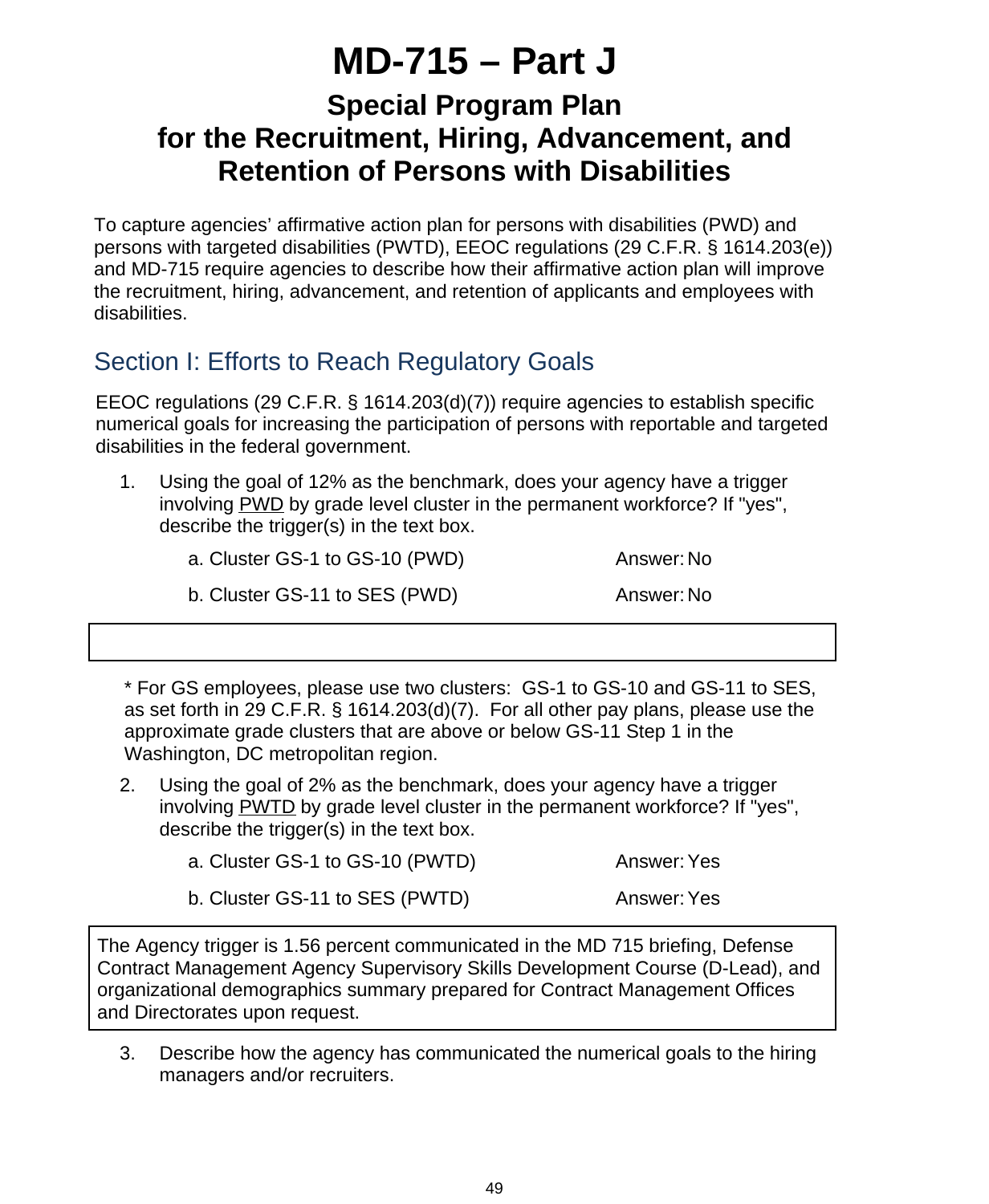The numerical goals are communicated during our Equal Employment Opportunity (EEO), Human Capital (HC), and Office of Diversity and Inclusion (OD&I) working group sessions, during preparation and briefings that accompany the MD 715. It is also discussed in detail during our development of the Disabled Veterans Affirmative Action Program Plan.

# Section II: Model Disability Program

Pursuant to 29 C.F.R. § 1614.203(d)(1), agencies must ensure sufficient staff, training and resources to recruit and hire persons with disabilities and persons with targeted disabilities, administer the reasonable accommodation program and special emphasis program, and oversee any other disability hiring and advancement program the agency has in place.

#### **A. PLAN TO PROVIDE SUFFICIENT & COMPETENT STAFFING FOR DISABILITY PROGRAM**

Has the agency designated sufficient qualified personnel to implement its disability program during the reporting period? If "no", describe the agency's plan to improve the staffing for the upcoming year. 1.

Answer:No

Currently the Alternative Dispute Resolution (ADR) program and Disability program are managed by one person. The agency will review this and determine a solution. Also as our Special Emphasis Program Manager (SEPM) was vacant for three months during the reporting period, he is revamping the Special emphasis program and the Disability program will be included along with the other required programs. Seek additional Full Time Equivalent to execute the Individual With Disability Program Manager (IWDPM). While other SEPs can operate with collateral-duty support, the IWDP would require a full-time trained program manager. Personally Identifiable Information (PII) as well as Health Insurance Portability and Accountability Act of 1996 (HIPAA) information is integral to the program as it is mandated by the Equal Employment Opportunity Commission (EEOC). New requirements from the EEOC has significantly increased the IWDPM workload.

Identify all staff responsible for implementing the agency's disability employment program by the office, staff employment status, and responsible official. 2.

| Disability Program Task                                                                                 | # of FTE Staff by<br><b>Employment Status</b> |           |                        | Responsible Official                                                |  |
|---------------------------------------------------------------------------------------------------------|-----------------------------------------------|-----------|------------------------|---------------------------------------------------------------------|--|
|                                                                                                         | Full Time                                     | Part Time | <b>Collateral Duty</b> | (Name, Title, Office, Email)                                        |  |
| Processing applications<br>from PWD and PWTD                                                            | 0                                             | 3         |                        | Knute Headley, Director<br>Recruiting, HC<br>Knute.Headley@dcma.mil |  |
| Answering questions from<br>the public about hiring<br>authorities that take<br>disability into account | ۱O                                            | 3         |                        | Knute Headley, Director<br>Recruiting, HC<br>Knute.Headley@dcma.mil |  |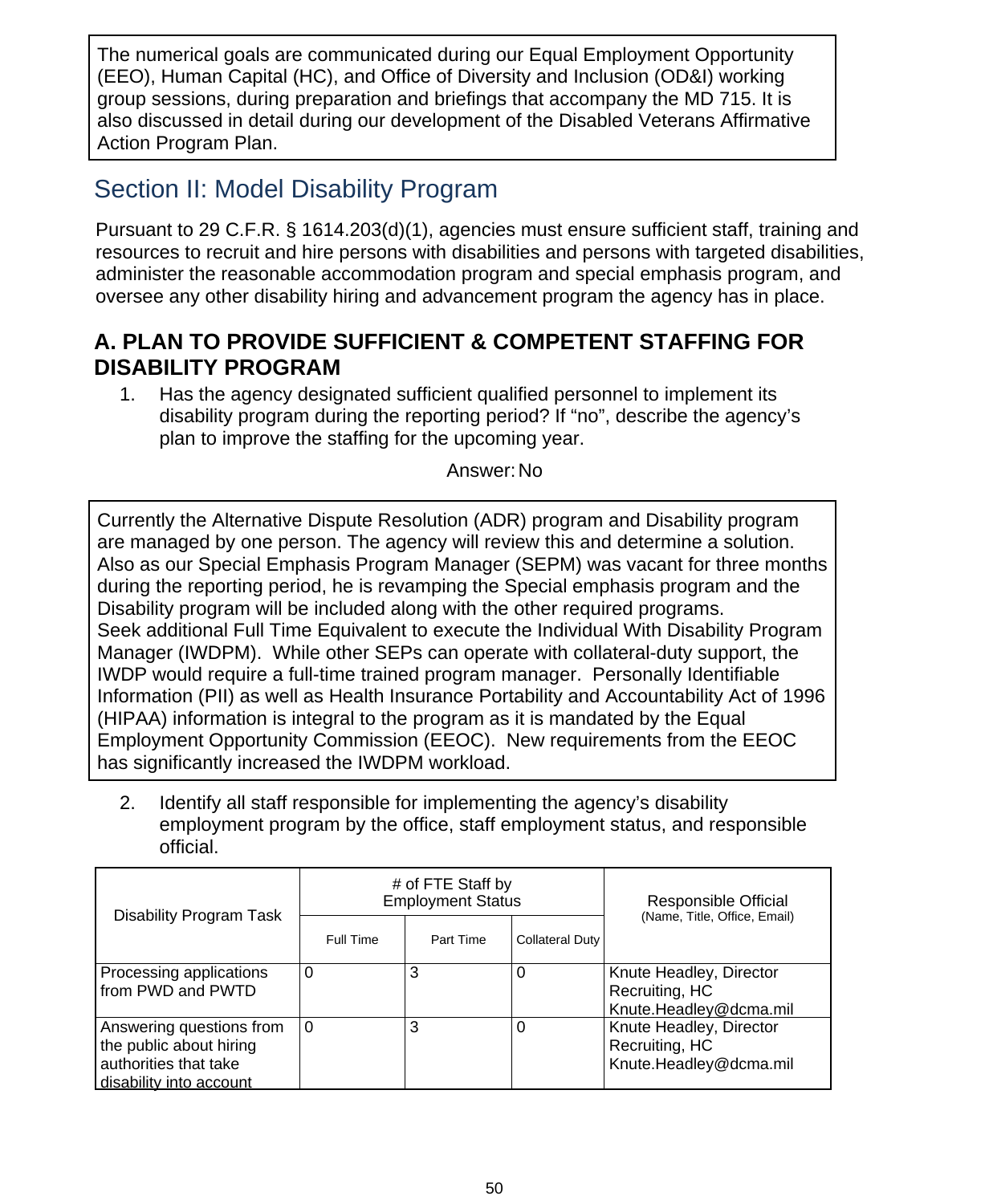| <b>Disability Program Task</b>                                                      | # of FTE Staff by<br><b>Employment Status</b> |           |                        | Responsible Official<br>(Name, Title, Office, Email)                                               |
|-------------------------------------------------------------------------------------|-----------------------------------------------|-----------|------------------------|----------------------------------------------------------------------------------------------------|
|                                                                                     | Full Time                                     | Part Time | <b>Collateral Duty</b> |                                                                                                    |
| Processing reasonable<br>accommodation requests<br>from applicants and<br>employees | 1                                             | $\Omega$  | $\Omega$               | Debra Simmon, ADR/DPM,<br>EEO<br>Debra.Simmon@dcma.mil                                             |
| Section 508 Compliance                                                              | 1                                             | $\Omega$  | $\Omega$               | Antonio Boston, 508<br>Compliance ITSCO,<br>Information Technology (IT)<br>Antonio.Boston@dcma.mil |
| <b>Architectural Barriers Act</b><br>Compliance                                     | 1                                             | $\Omega$  | $\Omega$               | <b>Edward Spence, Facilities</b><br>Manager, Facilities<br>Edward.Spence@dcma.mil                  |
| Special Emphasis Program   0<br>for PWD and PWTD                                    |                                               | 0         | $\Omega$               | <b>NONE</b>                                                                                        |

Has the agency provided disability program staff with sufficient training to carry out their responsibilities during the reporting period? If "yes", describe the training(s) that disability program staff have received. If "no", describe the training(s) planned for the upcoming year. 3.

Answer:No

The Agency will clearly identify and perform training for all disability program staff that covers the Special Emphasis Program for PWD and PWTD, Special Hiring Authorities, and best practices for recruiting and retaining PWD and PWTD, and Career Development strategies for PWD and PWTD.

#### **B. PLAN TO ENSURE SUFFICIENT FUNDING FOR THE DISABILITY PROGRAM**

Has the agency provided sufficient funding and other resources to successfully implement the disability program during the reporting period? If "no", describe the agency's plan to ensure all aspects of the disability program have sufficient funding and other resources.

Answer:No

Seek additional Full Time Equivalent to execute the Individual With Disability Program Manager (IWDPM). While other SEPs can operate with collateral-duty support, the IWDP would require a full-time trained program manager. Personally Identifiable Information (PII) as well as Health Insurance Portability and Accountability Act of 1996 (HIPAA) information is integral to the program as it is mandated by the Equal Employment Opportunity Commission (EEOC). New requirements from the EEOC has significantly increased the IWDPM workload.

# Section III: Plan to Recruit and Hire Individuals with Disabilities

Pursuant to 29 C.F.R. § 1614.203(d)(1)(i) and (ii), agencies must establish a plan to increase the recruitment and hiring of individuals with disabilities. The questions below are designed to identify outcomes of the agency's recruitment program plan for PWD and PWTD.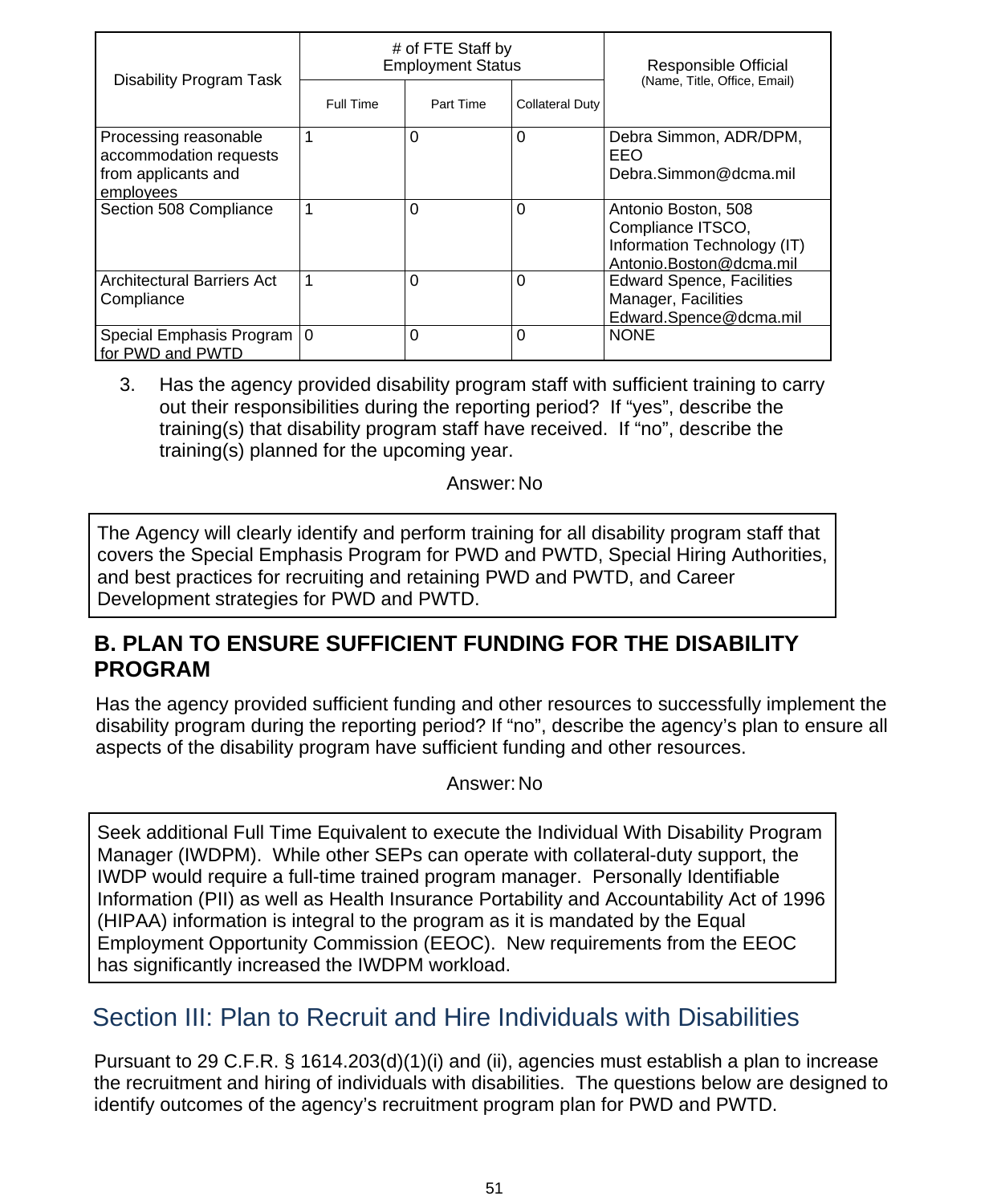### **A. PLAN TO IDENTIFY JOB APPLICANTS WITH DISABILITIES**

Describe the programs and resources the agency uses to identify job applicants with disabilities, including individuals with targeted disabilities. 1.

DCMA effectively utilizes the Workforce Recruitment Program to the maximum extent exceeding the allocations provided to the Agency.

DCMA continues to visit and maintain relationships with the Wounded Warrior Project, Recruit Military, Hire our Veterans and other organizations that service disabled veterans. The Agency also utilizes the Pathways Program to build a pipeline of student veterans and PWD from schools across the country.

Pursuant to 29 C.F.R. § 1614.203(a)(3), describe the agency's use of hiring authorities that take disability into account (e.g., Schedule A) to recruit PWD and PWTD for positions in the permanent workforce. 2.

DCMA will continue to educate hiring officials on the use of Special Hiring Authorities that include Schedule A, and use of non-competitive appointments for PWD, PWTD and veterans with a compensable service-connected disability of 30 percent or more.

When individuals apply for a position under a hiring authority that takes disability into account (e.g., Schedule A), explain how the agency (1) determines if the individual is eligible for appointment under such authority and (2) forwards the individual's application to the relevant hiring officials with an explanation of how and when the individual may be appointed. 3.

Applicants may submit their resumes and other documentation online through the DCMA Careers website. As positions become vacant, managers can contact the DCMA recruiting team for resumes of PWD/PWTD Schedule A applicants that meet the qualifications for vacancies. Managers that wish to initiate non-competitive hiring actions may make by-name selections under the applicable appointing authority.

Has the agency provided training to all hiring managers on the use of hiring authorities that take disability into account (e.g., Schedule A)? If "yes", describe the type(s) of training and frequency. If "no", describe the agency's plan to provide this training. 4.

#### Answer: No

The Agency is developing EEO-web based training. We also have several avenues to get the message out, including the EEO Newsletter, our periodic Supervisors All Call and our Special Emphasis Program Coordinators (SEPCs) once the SEP program has been revamped

### **B. PLAN TO ESTABLISH CONTACTS WITH DISABILITY EMPLOYMENT ORGANIZATIONS**

Describe the agency's efforts to establish and maintain contacts with organizations that assist PWD, including PWTD, in securing and maintaining employment.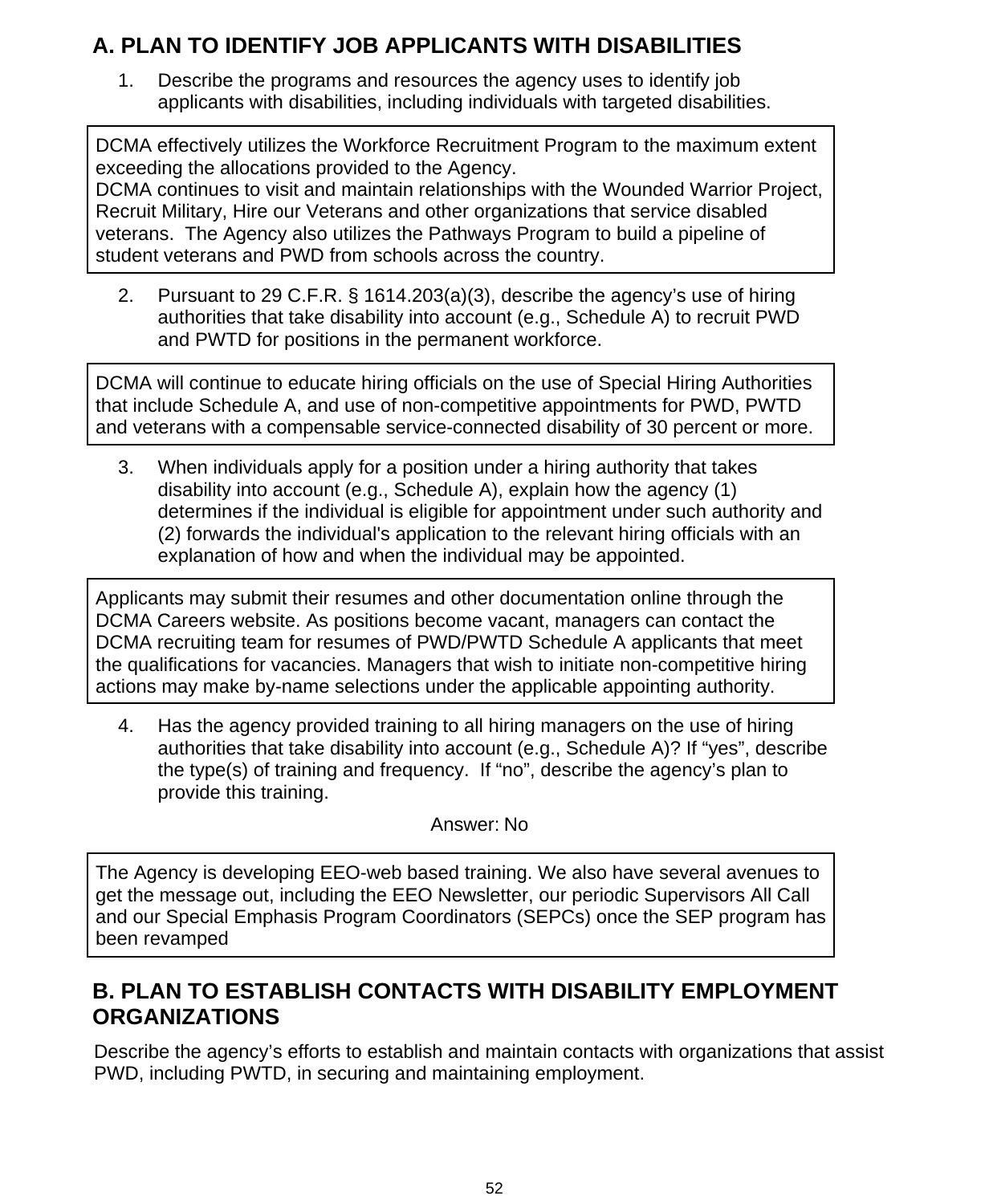The DCMA effectively utilizes the WRP program to the maximum extent exceeding the allocations provided to the Agency.

The Agency continues to visit and maintain relationships with the Wounded Warrior Project, Recruit Military, Hire our Veterans and other organizations that service disabled veterans utilizing the Pathways Program to build a pipeline of student veterans and PWD from schools across the country

#### **C. PROGRESSION TOWARDS GOALS (RECRUITMENT AND HIRING)**

Using the goals of 12% for PWD and 2% for PWTD as the benchmarks, do triggers exist for PWD and/or PWTD among the new hires in the permanent workforce? If "yes", please describe the triggers below. 1.

a. New Hires for Permanent Workforce (PWD) Answer:Yes

b. New Hires for Permanent Workforce (PWTD) Answer:Yes

No PWD/PWTD personnel were selected at DCMA.

Using the qualified applicant pool as the benchmark, do triggers exist for PWD and/or PWTD among the new hires for any of the mission-critical occupations (MCO)? If "yes", please describe the triggers below. 2.

a. New Hires for MCO (PWD) Answer: Yes

b. New Hires for MCO (PWTD) Answer: Yes

For the occupations 1102, 1910, 0801 there were no PWD or PWTD new hires.

Using the relevant applicant pool as the benchmark, do triggers exist for PWD and/or PWTD among the qualified *internal* applicants for any of the missioncritical occupations (MCO)? If "yes", please describe the triggers below. 3.

a. Qualified Applicants for MCO (PWD) Answer: Yes

b. Qualified Applicants for MCO (PWTD) Answer: Yes

Separate data is not available on qualified internal applicants.

Using the qualified applicant pool as the benchmark, do triggers exist for PWD and/or PWTD among employees promoted to any of the mission-critical occupations (MCO)? If "yes", please describe the triggers below. 4.

a. Promotions for MCO (PWD) Answer: No

b. Promotions for MCO (PWTD) Answer: Yes

The qualified applicant pool for PWD is 3.91 percent and the promotions for PWD is 11.2 percent.

The qualified applicant pool for PWTD is 2.78 percent the trigger for PWTD is 1.12 percent.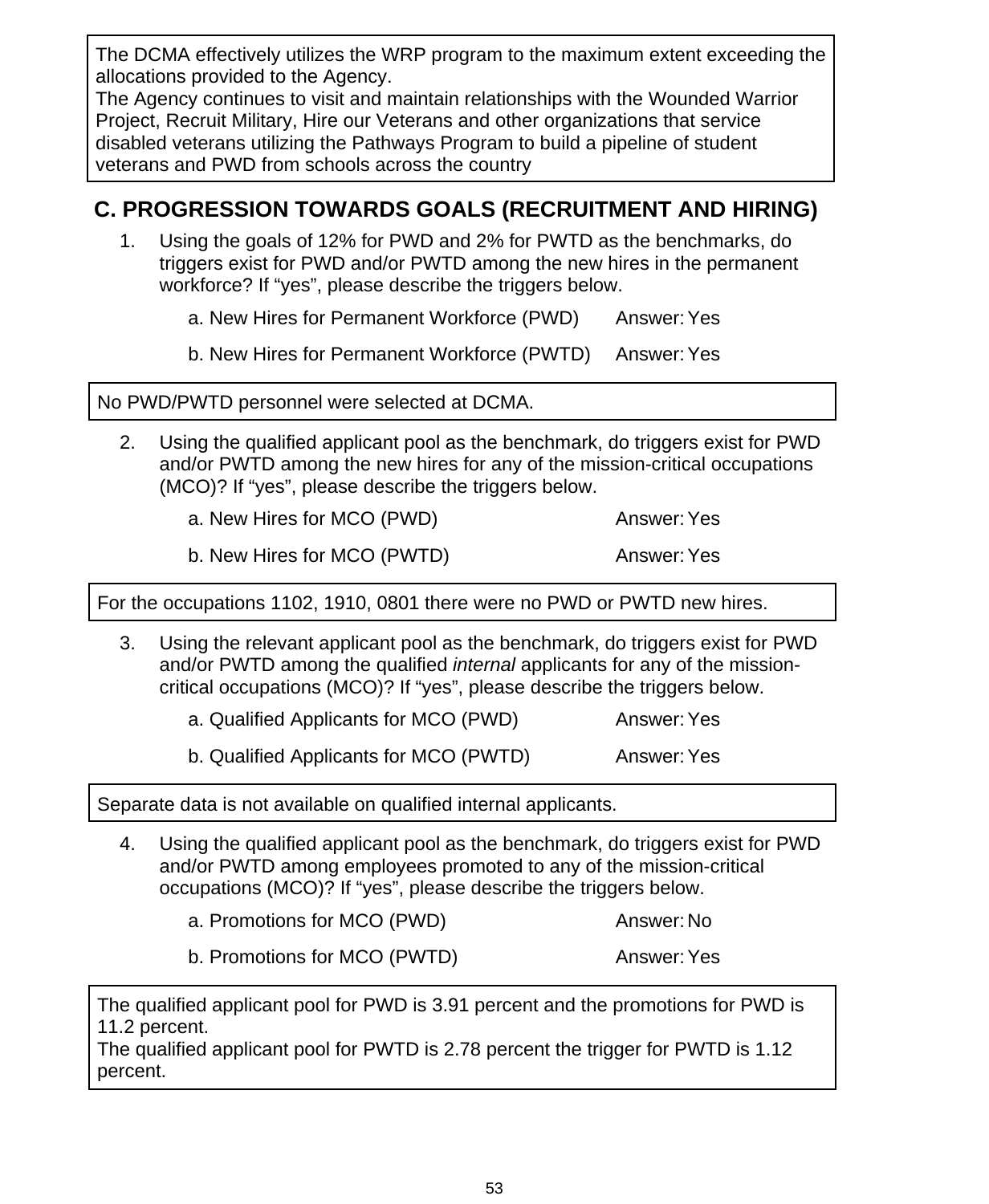# Section IV: Plan to Ensure Advancement Opportunities for Employees with Disabilities

Pursuant to 29 C.F.R §1614.203(d)(1)(iii), agencies are required to provide sufficient advancement opportunities for employees with disabilities. Such activities might include specialized training and mentoring programs, career development opportunities, awards programs, promotions, and similar programs that address advancement. In this section, agencies should identify, and provide data on programs designed to ensure advancement opportunities for employees with disabilities.

### **A. ADVANCEMENT PROGRAM PLAN**

Describe the agency's plan to ensure PWD, including PWTD, have sufficient opportunities for advancement.

The DCMA continues to recruit for the following development programs without discrimination.

Centralized Development Program. The Centralized Development Program (CDP) provides offerings at both the Agency level and the Contract Management Office level. The Agency sponsors a host of developmental opportunities to enhance the talents of DCMA staff at the mid and senior grade levels. The grade level for eligibility in the CDP is typically GS-7 or above. The CDP opportunities are offered at numerous prestigious institutions, including Harvard University, the National Defense University, military war colleges and Office of Personnel Management's (OPM) Management Development Centers and Federal Executive Institute.

Keystone Program. Keystones spend up to three years gaining technical knowledge and skills in accordance with DCMA guidelines and the Defense Acquisition Workforce Improvement Act for education and training. A variety of training methods are used to develop Keystones to include formal classroom training, distance learning (computer-based training or CBT), rotational assignments, specialized projects, extensive on-the-job training, coaching and mentoring. A graduate of the Keystone Program will have not only the theory, but also the practical experience to perform at the journeyman level in their particular career field.

Reasonable Accommodation Program Supervisors will continue to be trained on the requirements to provide reasonable accommodation to qualified individuals with disabilities. Leaders will be informed that accommodations may include job restructuring, alternative work schedules, job sharing, part-time employment, assistive technology, work site modifications, interpreters, readers and removal of architectural and attitudinal barriers to employment.

Mentoring Program and training on unconscious biases.

# **B. CAREER DEVELOPMENT OPPORTUNITIES**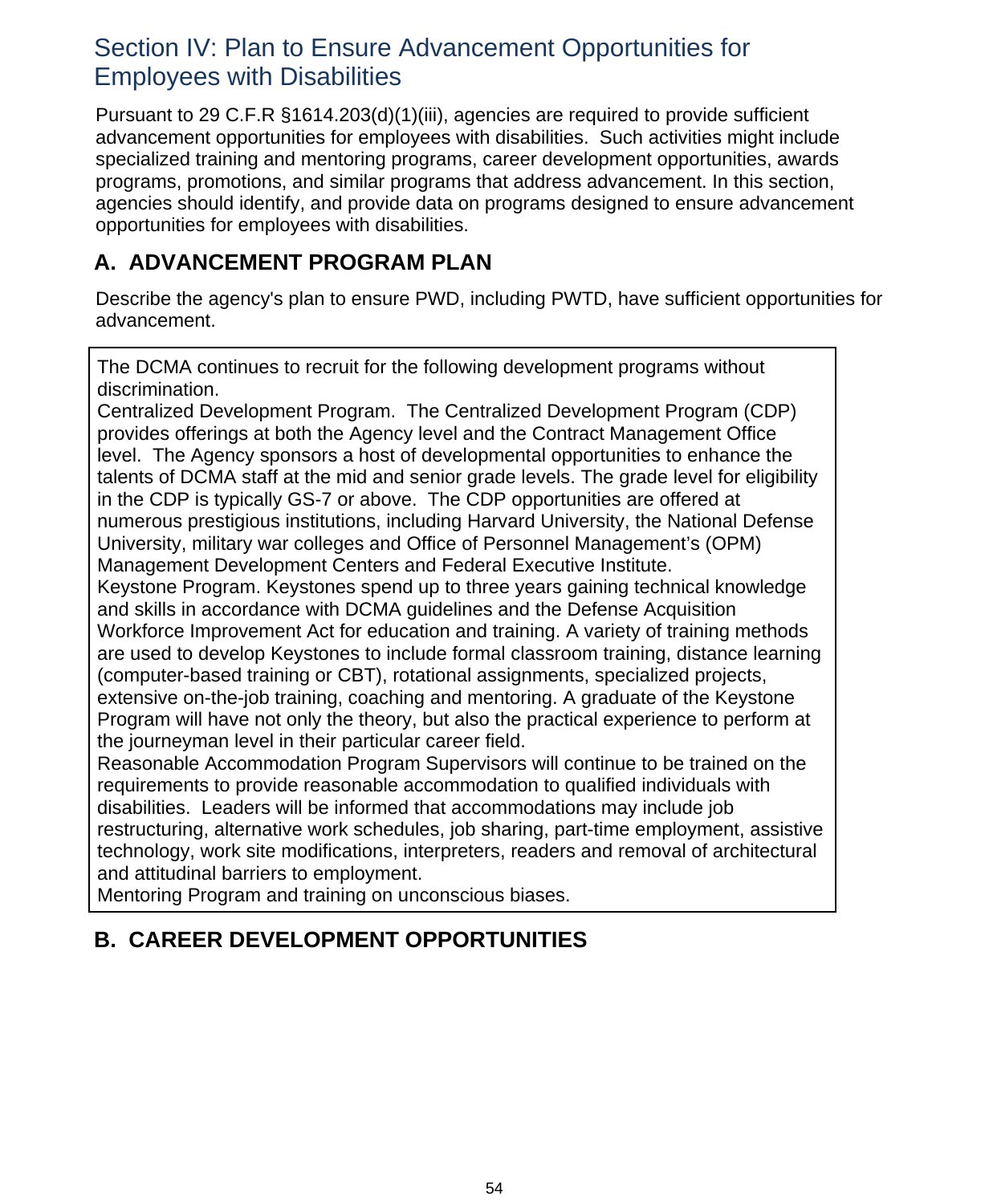Please describe the career development opportunities that the agency provides to its employees. 1.

The Agency provides internal advancement opportunities for PWD/PWTD DCMA utilized several strategies that included career ladder and upward mobility opportunities including merit promotions coupled with an emphasis on supervisor training, career development programs, and mentoring. The DCMA has a mentoring program that currently has 137 volunteer mentors.

Do triggers exist for PWD among the applicants and/or selectees for any of the career development programs? (The appropriate benchmarks are the relevant applicant pool for applicants and the applicant pool for selectees.) If "yes", describe the trigger(s) in the text box. 2.

| a. Applicants (PWD) | Answer: No         |
|---------------------|--------------------|
| b. Selections (PWD) | <b>Answer: Yes</b> |

A Career Development Program trigger exists in that 8.39 percent are PWD. There are 11 PWD in the Career Development Program that has 131 total persons. Data for selectees only .

Do triggers exist for PWTD among the applicants and/or selectees for any of the career development programs identified? (The appropriate benchmarks are the relevant applicant pool for applicants and the applicant pool for selectees.) If "yes", describe the trigger(s) in the text box. 3.

a. Applicants (PWTD) a. Answer: No

b. Selections (PWTD) and the control of the Answer: Yes

Career Development Programs triggers exist .76 percent are PWTD. There is 1 PWDT in the Career Development Program that has 131 total persons. Data for selectees only.

### **C. AWARDS**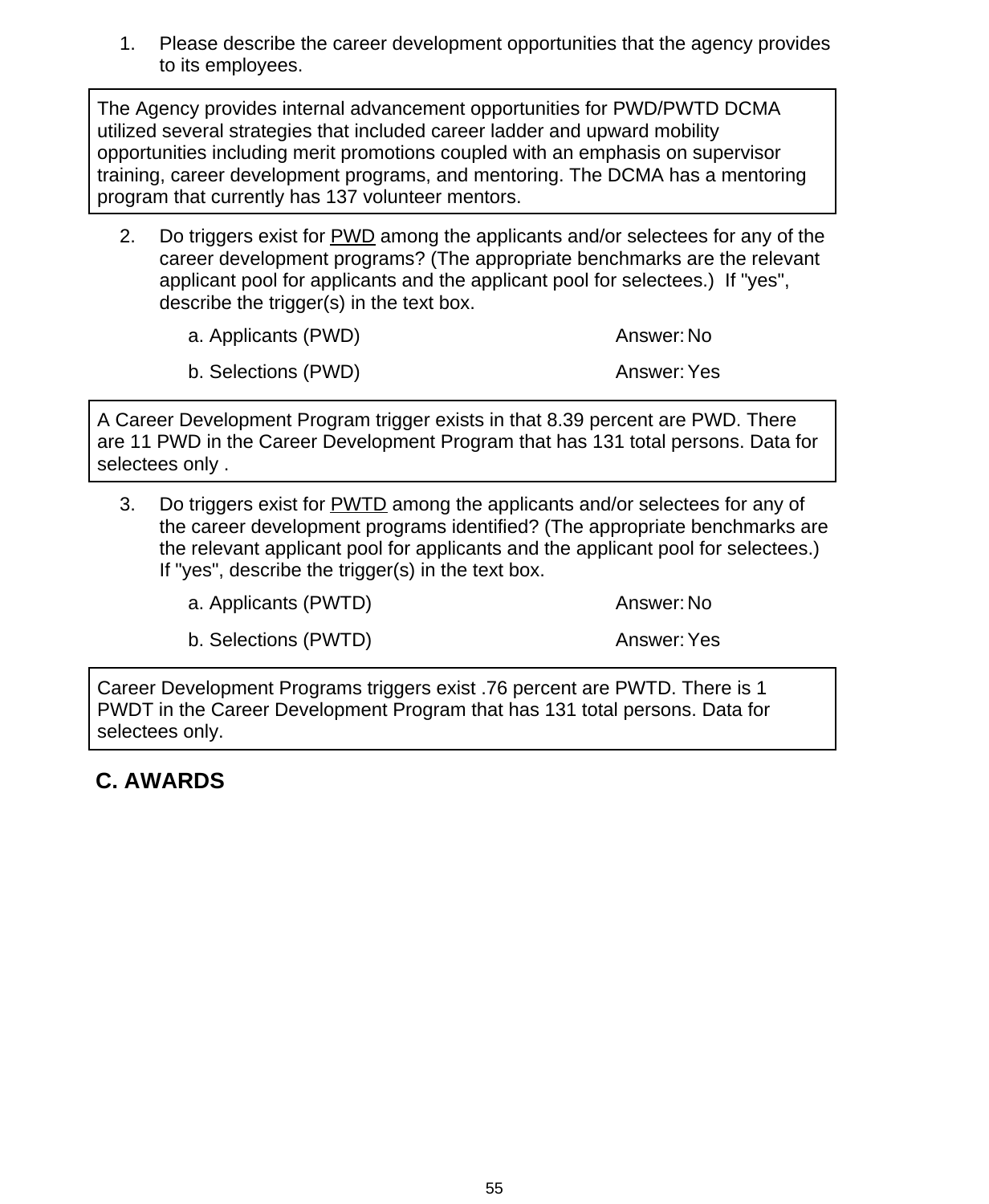Using the inclusion rate as the benchmark, does your agency have a trigger involving PWD and/or PWTD for any level of the time-off awards, bonuses, or other incentives? If "yes", please describe the trigger(s) in the text box. 1.

a. Awards, Bonuses, & Incentives (PWD) Answer:Yes

b. Awards, Bonuses, & Incentives (PWTD) Answer:Yes

Using the agency inclusion rate of 12.91 percent for PWD the Agency has a trigger for performance awards of 12.88 percent. There were 10893 ratings received by 1403 PWD.

Using the Agency inclusion rate of 1.56 percent for PWTD, the Agency has a trigger for Performance Awards of .55 percent.

Using the inclusion rate as the benchmark, does your agency have a trigger involving PWD and/or PWTD for quality step increases or performance-based pay increases? If "yes", please describe the trigger(s) in the text box. 2.

a. Pay Increases (PWD) a. Pay Increases (PWD)

b. Pay Increases (PWTD) Answer: No

The inclusion rate for PWD is 12.91 percent, the trigger involving PWD is 5.60 percent. There were 7 PWD out of 125 for a rate of 5.60 percent. The Inclusion rate for PWTD is 1.56 percent there is no trigger PWTD"s had 2 QSI's out of 125 for a rate of 1.60 percent.

- If the agency has other types of employee recognition programs, are PWD and/or PWTD recognized disproportionately less than employees without disabilities? (The appropriate benchmark is the inclusion rate.) If "yes", describe the employee recognition program and relevant data in the text box. 3.
	- a. Other Types of Recognition (PWD) Answer: No

b. Other Types of Recognition (PWTD) Answer: No

The agency does not have any other types of recognition that collects PWD and PWTD information

# **D. PROMOTIONS**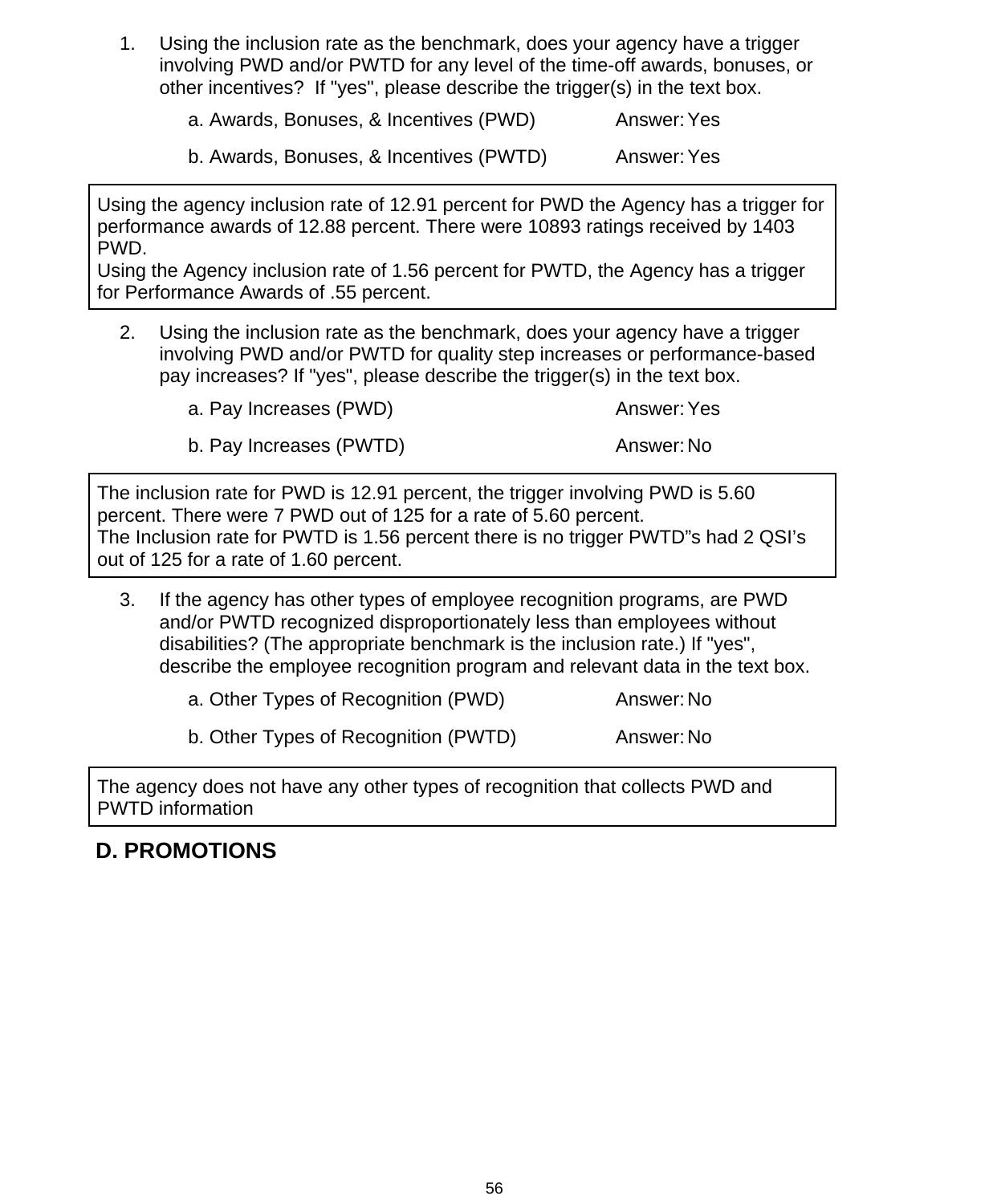- Does your agency have a trigger involving PWD among the qualified internal applicants and/or selectees for promotions to the senior grade levels? (The appropriate benchmarks are the relevant applicant pool for qualified internal applicants and the qualified applicant pool for selectees.) For non-GS pay plans, please use the approximate senior grade levels. If "yes", describe the trigger(s) in the text box. 1.
	- a. SES

| i. Qualified Internal Applicants (PWD)       | Answer: No  |
|----------------------------------------------|-------------|
| ii. Internal Selections (PWD)                | Answer: No  |
| b. Grade GS-15                               |             |
| <i>i.Qualified Internal Applicants (PWD)</i> | Answer: No  |
| ii. Internal Selections (PWD)                | Answer: No  |
| c. Grade GS-14                               |             |
| i.Qualified Internal Applicants (PWD)        | Answer: No  |
| ii. Internal Selections (PWD)                | Answer: No  |
| d. Grade GS-13                               |             |
| <i>i.Qualified Internal Applicants (PWD)</i> | Answer: No  |
| ii. Internal Selections (PWD)                | Answer: Yes |

We do not have internal applicant data, however we will work with our servicing Agency to retrieve data. Our table B10-1 contains internal selection data. There were no SES-level selections or GS15-level selections. The GS13 trigger was 10.2 percent.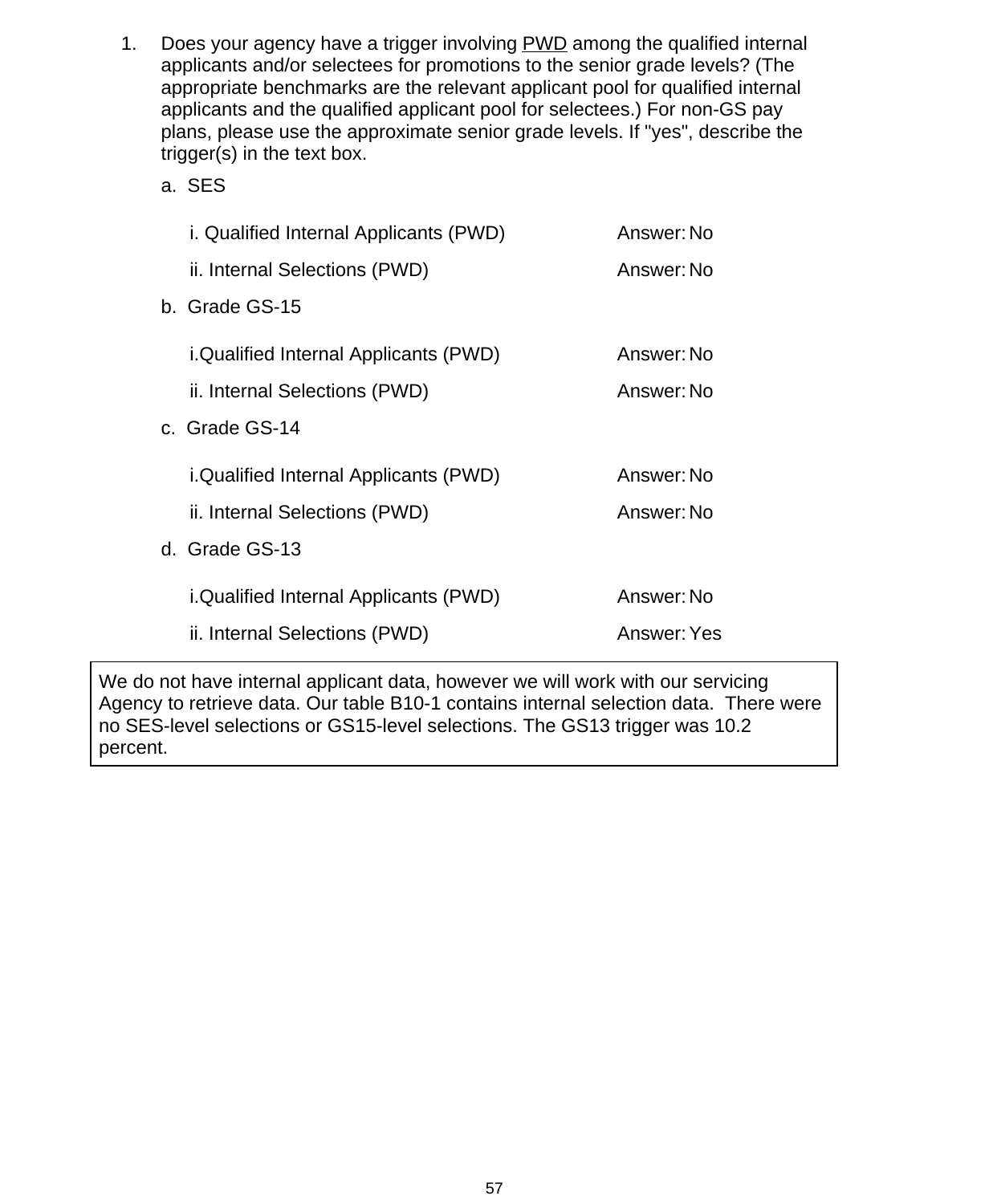- Does your agency have a trigger involving PWTD among the qualified *internal* applicants and/or selectees for promotions to the senior grade levels? (The appropriate benchmarks are the relevant applicant pool for qualified internal applicants and the qualified applicant pool for selectees.) For non-GS pay plans, please use the approximate senior grade levels. If "yes", describe the trigger(s) in the text box. 2.
	- a. SES

| i. Qualified Internal Applicants (PWTD)       | Answer: No         |
|-----------------------------------------------|--------------------|
| ii. Internal Selections (PWTD)                | Answer: No         |
| b. Grade GS-15                                |                    |
| <i>i.Qualified Internal Applicants (PWTD)</i> | Answer: No         |
| ii. Internal Selections (PWTD)                | Answer: No         |
| c. Grade GS-14                                |                    |
| i.Qualified Internal Applicants (PWTD)        | Answer: No         |
| ii. Internal Selections (PWTD)                | <b>Answer: Yes</b> |
| d. Grade GS-13                                |                    |
| <i>i.Qualified Internal Applicants (PWTD)</i> | Answer: No         |
| ii. Internal Selections (PWTD)                | Answer: Yes        |
|                                               |                    |

We do not have internal applicant data, however we will work with our servicing Agency top retrieve data. Our table B10-1 contains internal selection data. There were no SES-level or GS15-level hires. There were no GS-14 PWDT hires out of 14 promotions. The GS13 trigger was 1.96 percent with 1 PWDT hire out 51 total GS-13 promotions.

Using the qualified applicant pool as the benchmark, does your agency have a trigger involving PWD among the new hires to the senior grade levels? For non-GS pay plans, please use the approximate senior grade levels. If "yes", describe the trigger(s) in the text box. 3.

| a. New Hires to SES (PWD)   | Answer: No |
|-----------------------------|------------|
| b. New Hires to GS-15 (PWD) | Answer: No |
| c. New Hires to GS-14 (PWD) | Answer: No |
| d. New Hires to GS-13 (PWD) | Answer: No |

New hire applicant data in table B-7-1-1 indicates that there were no SES-level or GS15-level sought. There were no GS-14 PWD selections. The PWD Applicant Pool benchmark is 3.91 percent which is the equivalent of 754 out of 19,264. NH03 has no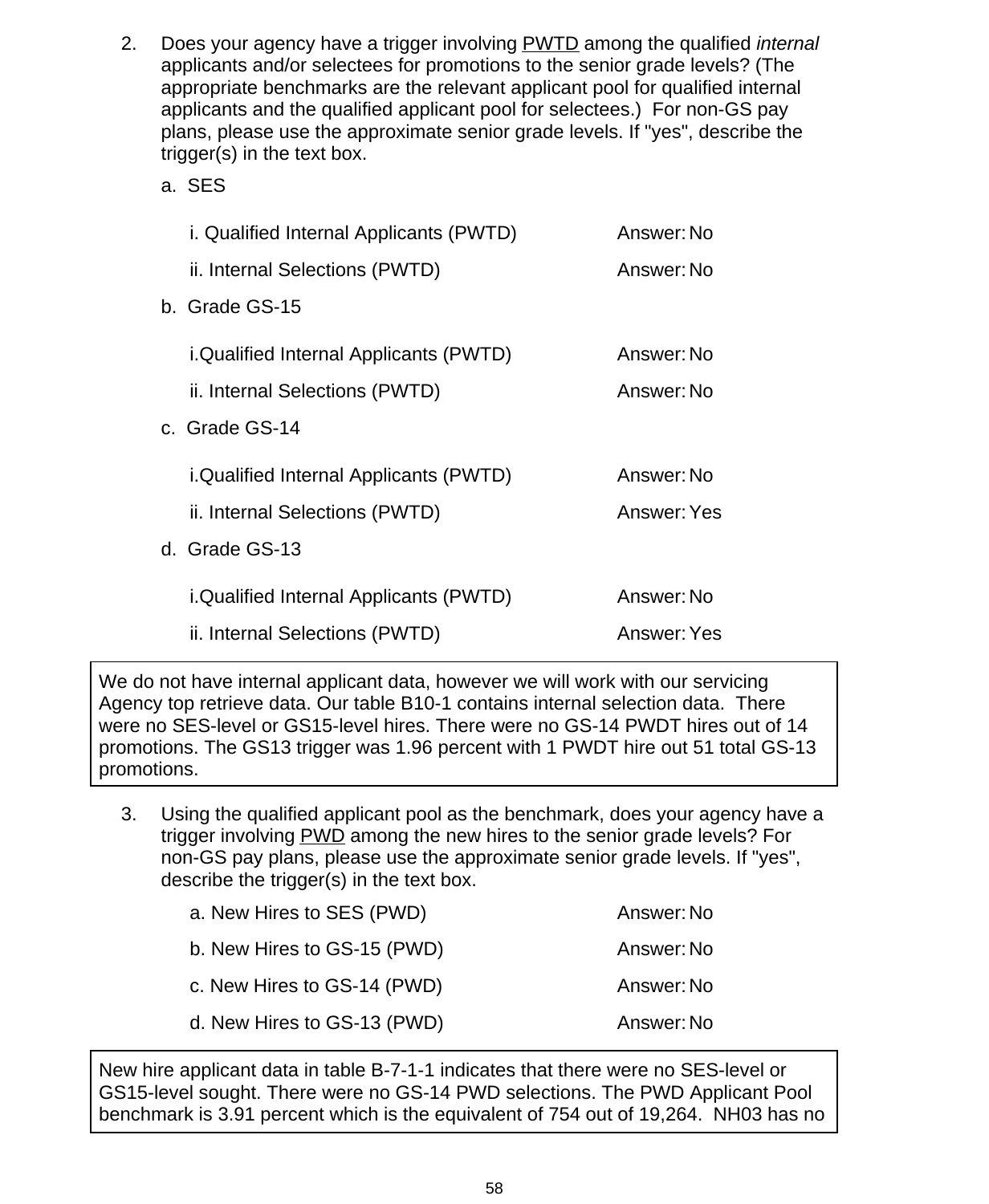trigger with 3 out of 34 NH03 being selected. NH04 has no trigger with 4 out of 12 selections being PWD.

Using the qualified applicant pool as the benchmark, does your agency have a trigger involving PWTD among the new hires to the senior grade levels? For non-GS pay plans, please use the approximate senior grade levels. If "yes", describe the trigger(s) in the text box. 4.

| a. New Hires to SES (PWTD)   | Answer: No  |
|------------------------------|-------------|
| b. New Hires to GS-15 (PWTD) | Answer: No  |
| c. New Hires to GS-14 (PWTD) | Answer: Yes |
| d. New Hires to GS-13 (PWTD) | Answer: Yes |

New hire applicant data in table B-7-1-1 indicates there were no SES-level or GS15 level sought. There were no GS13, GS14, NH03, NH04 PTWD selections with a PWTD Applicant Pool benchmark of .015 percent, which is the equivalent of 3 referrals out of 19,264.

- Does your agency have a trigger involving PWD among the qualified *internal* applicants and/or selectees for promotions to supervisory positions? (The appropriate benchmarks are the relevant applicant pool for qualified internal applicants and the qualified applicant pool for selectees.) If "yes", describe the trigger(s) in the text box. 5.
	- a. Executives

|    | <i>i.</i> Qualified Internal Applicants (PWD) | Answer: No  |
|----|-----------------------------------------------|-------------|
|    | ii. Internal Selections (PWD)                 | Answer: No  |
| b. | Managers                                      |             |
|    | <i>i.Qualified Internal Applicants (PWD)</i>  | Answer: No  |
|    | ii. Internal Selections (PWD)                 | Answer: Yes |
|    | c. Supervisors                                |             |
|    | <i>i.Qualified Internal Applicants (PWD)</i>  | Answer: No  |
|    | ii. Internal Selections (PWD)                 | Answer: No  |
|    |                                               |             |

There were no SES-level or GS15-level hires. New hire applicant data in table B8-1 indicates that for Officials and Managers the trigger was 2.74 percent selected. Applicant pool data for supervisory positions is not collected. We will collaborate with our Army service providers to facilitate collecting the data. The PWD Applicant Pool benchmark is 3.91 percent which is the equivalent of 754 out of 19,264.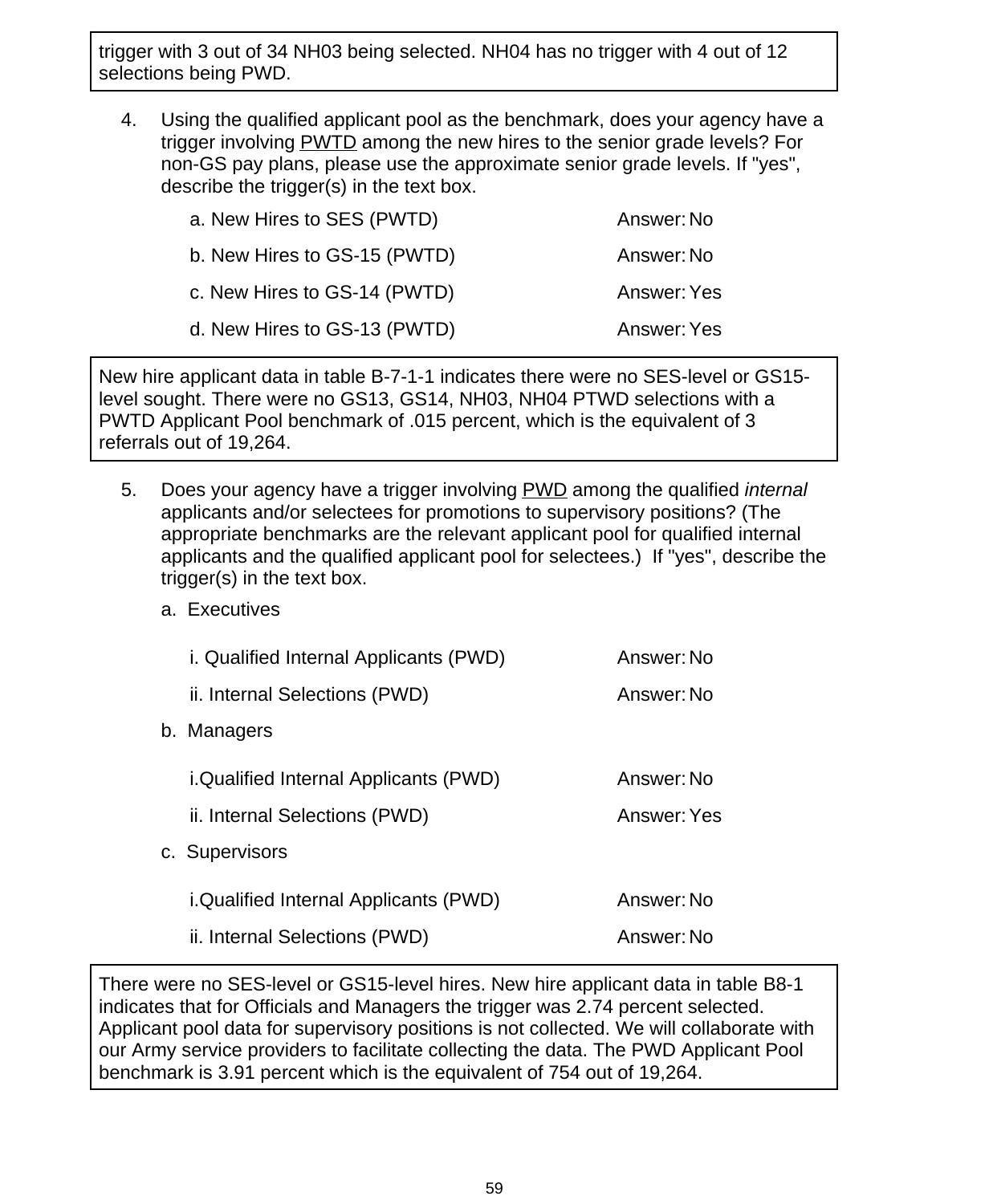- Does your agency have a trigger involving PWTD among the qualified *internal* applicants and/or selectees for promotions to supervisory positions? (The appropriate benchmarks are the relevant applicant pool for qualified internal applicants and the qualified applicant pool for selectees.) If "yes", describe the trigger(s) in the text box. 6.
	- a. Executives

| i. Qualified Internal Applicants (PWTD)        | Answer: No         |
|------------------------------------------------|--------------------|
| ii. Internal Selections (PWTD)                 | Answer: No         |
| b. Managers                                    |                    |
| <i>i</i> .Qualified Internal Applicants (PWTD) | Answer: No         |
| ii. Internal Selections (PWTD)                 | Answer: Yes        |
| c. Supervisors                                 |                    |
| <i>i.Qualified Internal Applicants (PWTD)</i>  | Answer: No         |
| ii. Internal Selections (PWTD)                 | <b>Answer: Yes</b> |

New hire applicant data in table B-7-1-1 indicates there were no SES-level or GS15 level sought. There were no officials and Manager PTWD selections. The PWTD Applicant Pool benchmark is .015 percent, which is the equivalent of 3 referrals out of 19,264.

Using the qualified applicant pool as the benchmark, does your agency have a trigger involving **PWD** among the selectees for new hires to supervisory positions? If "yes", describe the trigger(s) in the text box. 7.

| a. New Hires for Executives (PWD)  | Answer: No  |
|------------------------------------|-------------|
| b. New Hires for Managers (PWD)    | Answer: Yes |
| c. New Hires for Supervisors (PWD) | Answer: No  |

A There were no SES-level hires. New hire applicant data in table B8-1 indicates that for Officials and Managers the trigger was 3.80 percent selected. The PWD Applicant Pool benchmark is 3.91 percent which is the equivalent of 754 PWD referrals out of 19,264 total referrals. Applicant pool data for supervisory positions is not collected. We will collaborate with our Army service providers to facilitate collecting the data.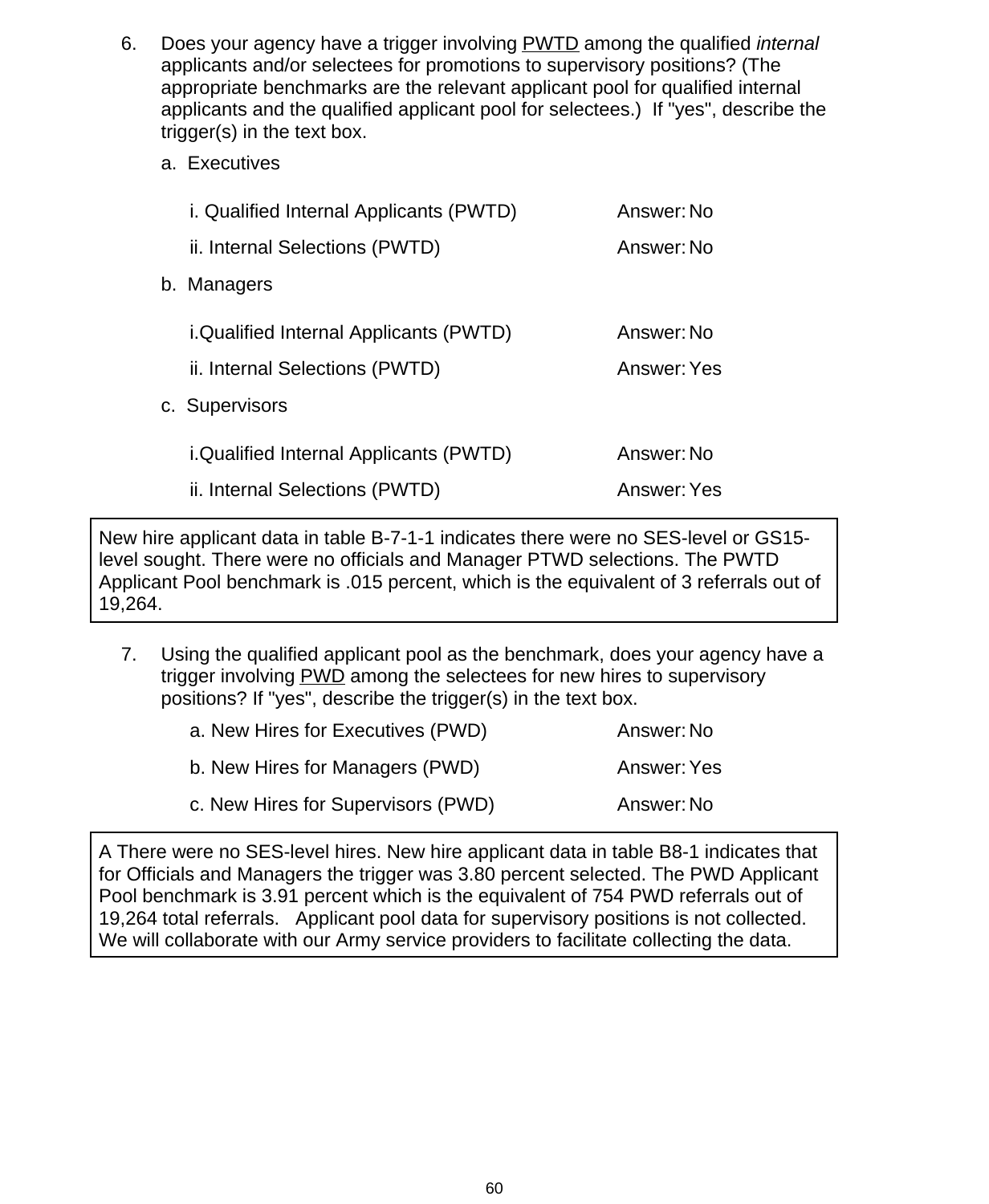Using the qualified applicant pool as the benchmark, does your agency have a trigger involving PWTD among the selectees for new hires to supervisory positions? If "yes", describe the trigger(s) in the text box. 8.

| a. New Hires for Executives (PWTD)  | Answer: No  |
|-------------------------------------|-------------|
| b. New Hires for Managers (PWTD)    | Answer: Yes |
| c. New Hires for Supervisors (PWTD) | Answer: No  |

Applicant pool data for supervisory positions is not collected. New hire applicant data in table B-7-1-1 indicates there were no SES-level hires. There were no officials and Manager PTWD selections. The PWTD Applicant Pool benchmark is .015 percent, which is the equivalent of 3 referrals out of 19,264.We will collaborate with our Army service providers to facilitate collecting the data.

# Section V: Plan to Improve Retention of Persons with Disabilities

To be a model employer for persons with disabilities, agencies must have policies and programs in place to retain employees with disabilities. In this section, agencies should: (1) analyze workforce separation data to identify barriers retaining employees with disabilities; (2) describe efforts to ensure accessibility of technology and facilities; and (3) provide information on the reasonable accommodation program and workplace personal assistance services.

### **A. VOLUNTARY AND INVOLUNTARY SEPARATIONS**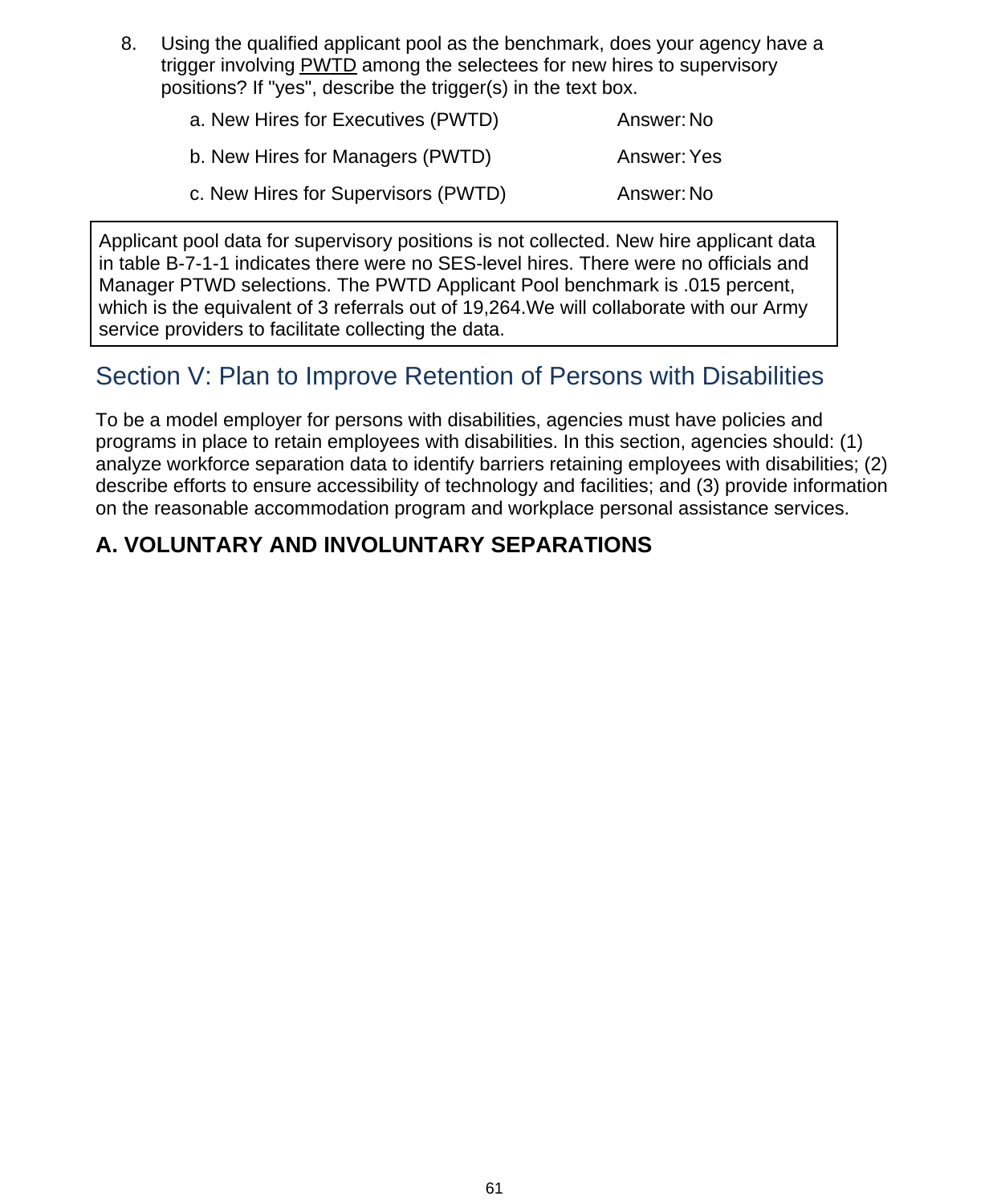In this reporting period, did the agency convert all eligible Schedule A employees with a disability into the competitive service after two years of satisfactory service (5 C.F.R. § 213.3102(u)(6)(i))? If "no", please explain why the agency did not convert all eligible Schedule A employees. 1.

Answer: Yes

Using the inclusion rate as the benchmark, did the percentage of PWD among voluntary and involuntary separations exceed that of persons without disabilities? If "yes", describe the trigger below. 2.

a. Voluntary Separations (PWD) Answer: Yes

b. Involuntary Separations (PWD) Answer: Yes

The Voluntary Separations (PWD) benchmark is 12.91 percent, the trigger is 13.21 percent.

The Involuntary Separations (PWD) is 12.91 percent, the trigger is 16.21 percent.

Using the inclusion rate as the benchmark, did the percentage of PWTD among voluntary and involuntary separations exceed that of persons without targeted disabilities? If "yes", describe the trigger below. 3.

|  | a. Voluntary Separations (PWTD) |  | Answer: No |
|--|---------------------------------|--|------------|
|--|---------------------------------|--|------------|

b. Involuntary Separations (PWTD) Answer: Yes

The Voluntary Separations benchmark for (PWTD) is 1.56 percent. The trigger is .88 percent.

The Involuntary Separations benchmark for (PWTD) is 1.56 percent. The trigger is 2.70 percent.

If a trigger exists involving the separation rate of PWD and/or PWTD, please explain why they left the agency using exit interview results and other data sources. 4.

The Agency exit surveys do not identify if a respondent has a disability. We will review our exit survey process to improve collection of PWD/PWTD data.

# **B. ACCESSIBILITY OF TECHNOLOGY AND FACILITIES**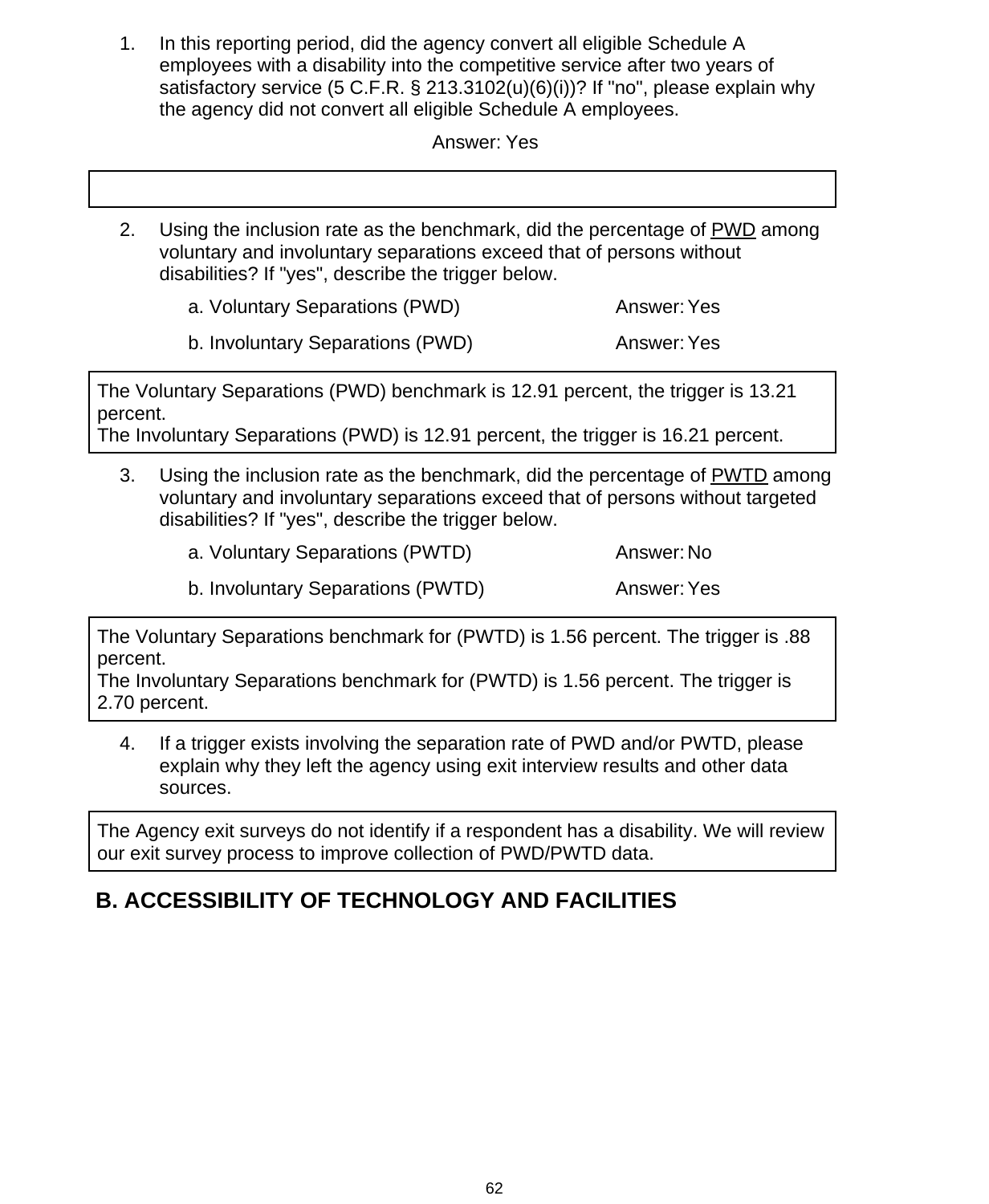Pursuant to 29 C.F.R. § 1614.203(d)(4), federal agencies are required to inform job applicants and employees of their rights under Section 508 of the Rehabilitation Act of 1973 (29 U.S.C. § 794(b)), concerning the accessibility of agency technology, and the Architectural Barriers Act of 1968 (42 U.S.C. § 4151 – 4157), concerning the accessibility of agency facilities. In addition, agencies are required to inform individuals where to file complaints if other agencies are responsible for a violation.

Please provide the internet address on the agency's public website for its notice explaining employees' and applicants' rights under Section 508 of the Rehabilitation Act, including a description of how to file a complaint. 1.

Guidance explaining the 508 program, including information on how to file a complaint is currently under review and is posted on the DCMA internal website located at: http://www.dcma.mil/508/

Please provide the internet address on the agency's public website for its notice explaining employees' and applicants' rights under the Architectural Barriers Act, including a description of how to file a complaint. 2.

Currently, The Agency does not have a public website explaining employees' and applicants' rights under the Architectural Barriers Act or a description of how to file a complaint.

Describe any programs, policies, or practices that the agency has undertaken, or plans on undertaking over the next fiscal year, designed to improve accessibility of agency facilities and/or technology. 3.

The Agency will add Architectural Barriers Act information to the public website. Relevant 508 Program information will also be added.

### **C. REASONABLE ACCOMMODATION PROGRAM**

Pursuant to 29 C.F.R. § 1614.203(d)(3), agencies must adopt, post on their public website, and make available to all job applicants and employees, reasonable accommodation procedures.

Please provide the average time frame for processing initial requests for reasonable accommodations during the reporting period. (Please do not include previously approved requests with repetitive accommodations, such as interpreting services.) 1.

This information was not collected in the past. However, the Agency will implement processes using a tool from the Department of the Army which will track requests for reasonable accommodation in a timely manner.

Describe the effectiveness of the policies, procedures, or practices to implement the agency's reasonable accommodation program. Some examples of an effective program include timely processing requests, timely providing approved accommodations, conducting training for managers and supervisors, and monitoring accommodation requests for trends. 2.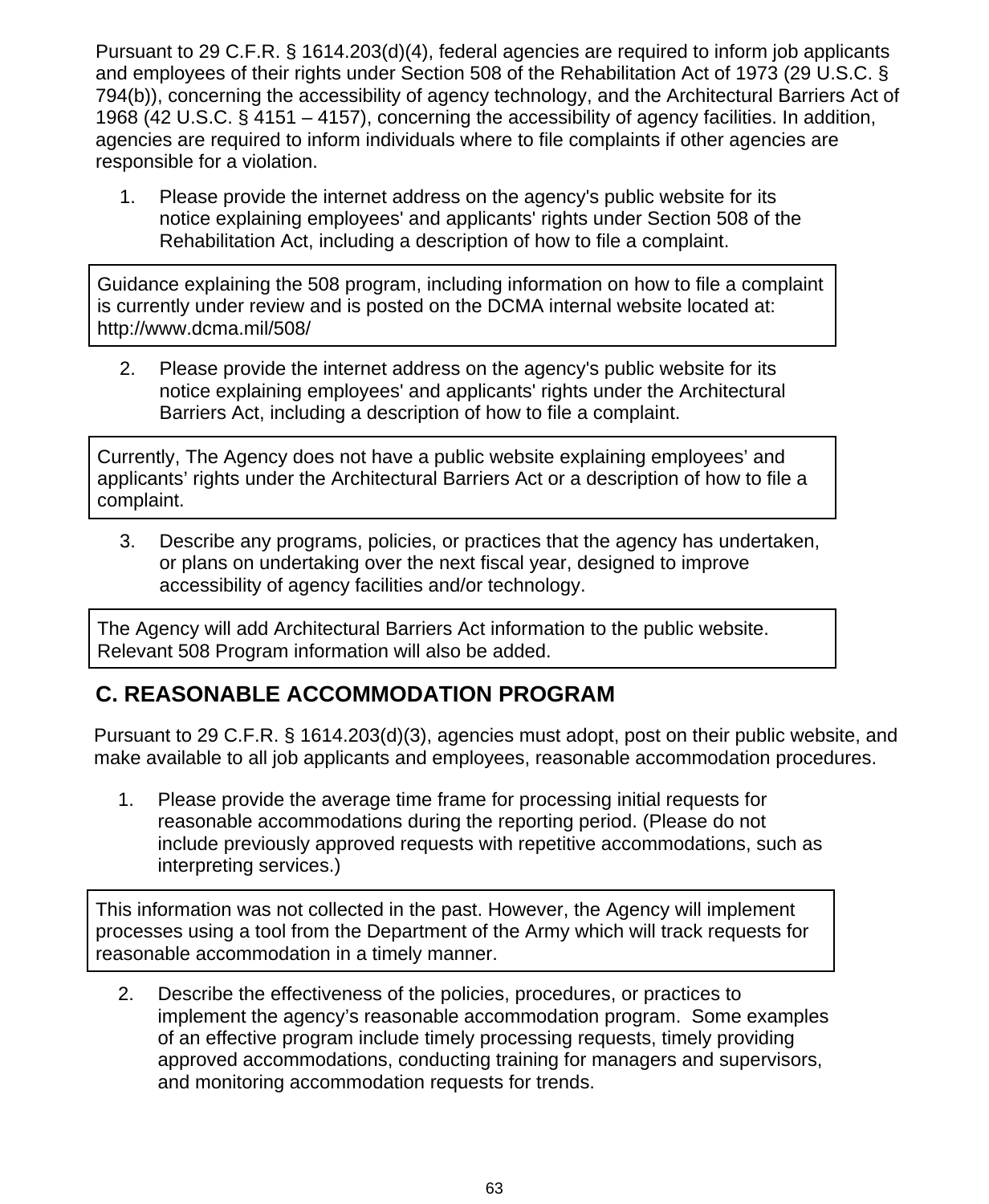The DCMA conducts training for managers and supervisors. We are implementing a new tool and process from Army to monitor accommodation requests for trends

#### **D. PERSONAL ASSISTANCE SERVICES ALLOWING EMPLOYEES TO PARTICIPATE IN THE WORKPLACE**

Pursuant to 29 C.F.R. § 1614.203(d)(5), federal agencies, as an aspect of affirmative action, are required to provide personal assistance services (PAS) to employees who need them because of a targeted disability, unless doing so would impose an undue hardship on the agency.

Describe the effectiveness of the policies, procedures, or practices to implement the PAS requirement. Some examples of an effective program include timely processing requests, timely providing approved services, conducting training for managers and supervisors, and monitoring PAS requests for trends.

The PAS policy guidance is currently under review by EEOC.

# Section VI: EEO Complaint and Findings Data

# **A. EEO COMPLAINT DATA INVOLVING HARASSMENT**

During the last fiscal year, did a higher percentage of PWD file a formal EEO complaint alleging harassment, as compared to the government-wide average? 1.

Answer: Yes

During the last fiscal year, did any complaints alleging harassment based on disability status result in a finding of discrimination or a settlement agreement? 2.

Answer: No

If the agency had one or more findings of discrimination alleging harassment based on disability status during the last fiscal year, please describe the corrective measures taken by the agency. 3.

The government average given by EEOC as the benchmark for complaints alleging harassment is 14.23 percent and DCMA's rate of PWD filing formal EEO complaints alleging harassment is 22.40 percent. There were no findings.

### **B. EEO COMPLAINT DATA INVOLVING REASONABLE ACCOMMODATION**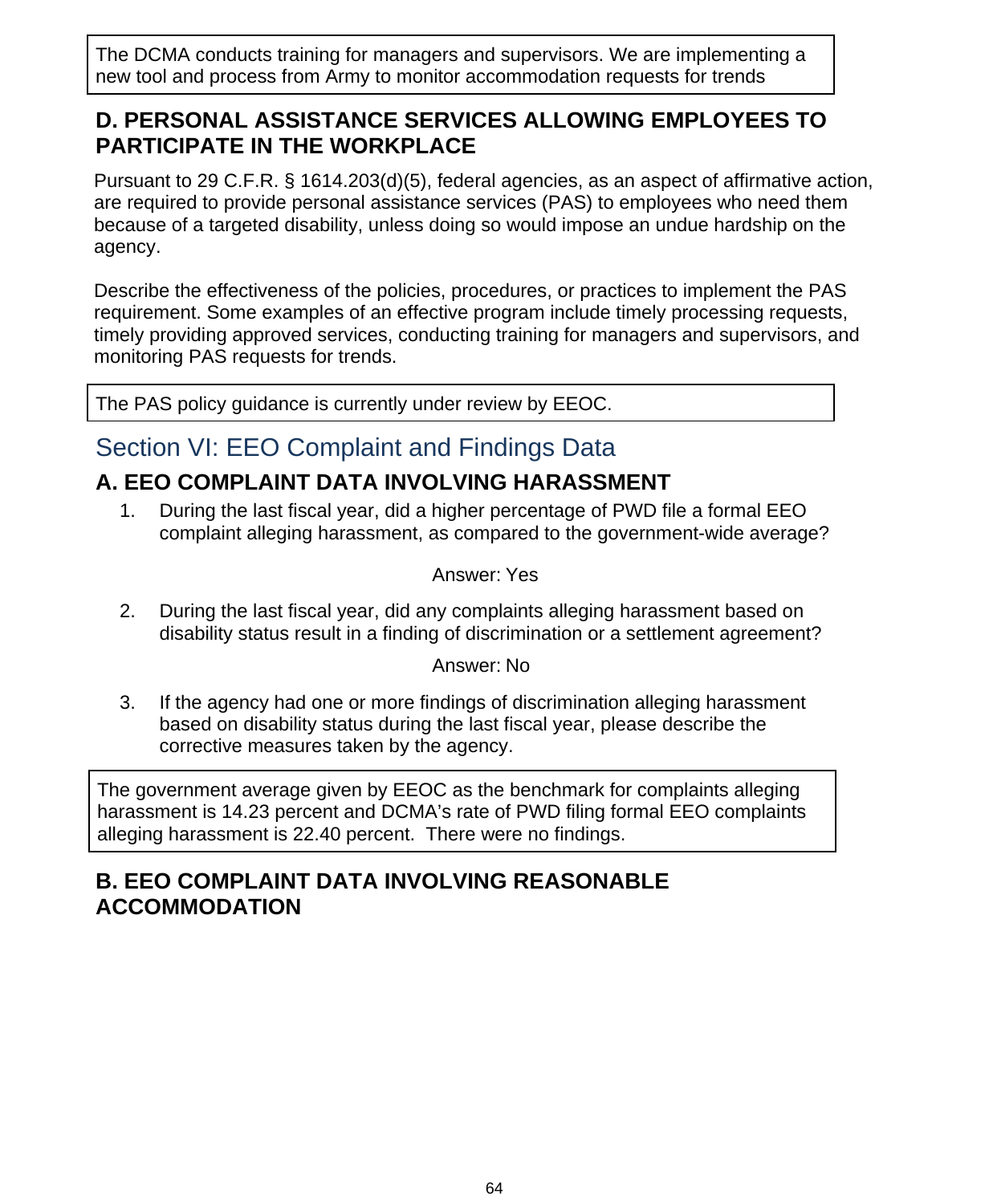During the last fiscal year, did a higher percentage of PWD file a formal EEO complaint alleging failure to provide a reasonable accommodation, as compared to the government-wide average? 1.

#### Answer: Yes

During the last fiscal year, did any complaints alleging failure to provide reasonable accommodation result in a finding of discrimination or a settlement agreement? 2.

#### Answer: No

If the agency had one or more findings of discrimination involving the failure to provide a reasonable accommodation during the last fiscal year, please describe the corrective measures taken by the agency. 3.

The government average given by EEOC as a benchmark for complaints alleging failure to provide a Reasonable Accommodation is 9.74 percent and DCMA's rate is 16.32 percent. There were no findings

# Section VII: Identification and Removal of Barriers

Element D of MD-715 requires agencies to conduct a barrier analysis when a trigger suggests that a policy, procedure, or practice may be impeding the employment opportunities of a protected EEO group.

Has the agency identified any barriers (policies, procedures, and/or practices) that affect employment opportunities for PWD and/or PWTD? 1.

#### Answer:No

Has the agency established a plan to correct the barrier(s) involving PWD and/or PWTD? 2.

#### Answer: N/A

Identify each trigger and plan to remove the barrier(s), including the identified barrier(s), objective(s), responsible official(s), planned activities, and, where applicable, accomplishments. 3.

| Trigger 1                         | PWTD Trigger is 1.56                                                                                                                                       |                                                                  |  |  |
|-----------------------------------|------------------------------------------------------------------------------------------------------------------------------------------------------------|------------------------------------------------------------------|--|--|
| <b>Barrier(s)</b>                 |                                                                                                                                                            |                                                                  |  |  |
| Objective(s)                      | Continue to educate and encourage employees and supervisors regarding biases<br>and hiring flexibilities regarding PWTD.<br>Encourage self-identification. |                                                                  |  |  |
| <b>Responsible Official(s)</b>    |                                                                                                                                                            | <b>Performance Standards Address</b><br>the Plan?<br>(Yes or No) |  |  |
| <b>Disability Program Manager</b> |                                                                                                                                                            | No                                                               |  |  |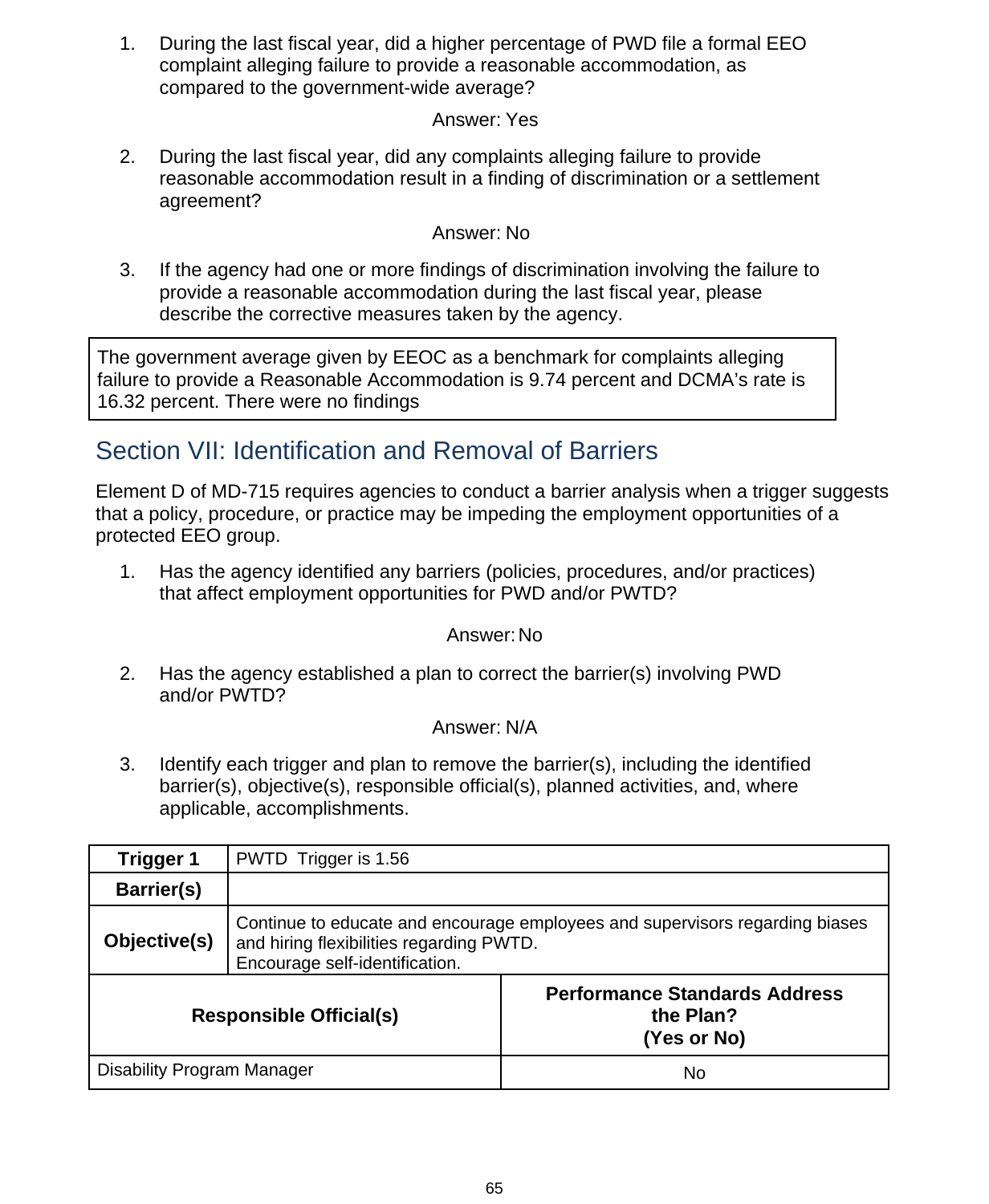| <b>Barrier Analysis Process Completed?</b><br>(Yes or No)                                     |                                                                                                                                                                                                   | <b>Barrier(s) Identified?</b><br>(Yes or No)      |                                                                             |                                                                                                         |                                       |  |
|-----------------------------------------------------------------------------------------------|---------------------------------------------------------------------------------------------------------------------------------------------------------------------------------------------------|---------------------------------------------------|-----------------------------------------------------------------------------|---------------------------------------------------------------------------------------------------------|---------------------------------------|--|
| Yes                                                                                           |                                                                                                                                                                                                   | Yes                                               |                                                                             |                                                                                                         |                                       |  |
|                                                                                               | <b>Sources of Data</b>                                                                                                                                                                            | <b>Sources</b><br><b>Reviewed?</b><br>(Yes or No) |                                                                             |                                                                                                         | <b>Identify Information Collected</b> |  |
| <b>Workforce Data Tables</b>                                                                  |                                                                                                                                                                                                   | Yes                                               | <b>Trigger for PWTD</b>                                                     |                                                                                                         |                                       |  |
| <b>Complaint Data (Trends)</b>                                                                |                                                                                                                                                                                                   | Yes                                               | disability harassment Reasonable<br>accomodation                            |                                                                                                         |                                       |  |
|                                                                                               | Grievance Data (Trends)                                                                                                                                                                           |                                                   |                                                                             |                                                                                                         |                                       |  |
| Findings from Decisions (e.g.,<br>EEO, Grievance, MSPB, Anti-<br><b>Harassment Processes)</b> |                                                                                                                                                                                                   | <b>No</b>                                         |                                                                             |                                                                                                         |                                       |  |
| Climate Assessment Survey (e.g.,<br>FEVS)                                                     |                                                                                                                                                                                                   | Yes                                               | <b>DEOCS</b>                                                                |                                                                                                         |                                       |  |
| <b>Exit Interview Data</b>                                                                    |                                                                                                                                                                                                   | <b>No</b>                                         |                                                                             |                                                                                                         |                                       |  |
| <b>Focus Groups</b>                                                                           |                                                                                                                                                                                                   | <b>No</b>                                         |                                                                             |                                                                                                         |                                       |  |
| <b>Interviews</b>                                                                             |                                                                                                                                                                                                   | <b>No</b>                                         |                                                                             |                                                                                                         |                                       |  |
| Reports (e.g., Congress, EEOC,<br>MSPB, GAO, OPM)                                             |                                                                                                                                                                                                   | Yes                                               |                                                                             |                                                                                                         |                                       |  |
| Other (Please Describe)                                                                       |                                                                                                                                                                                                   | <b>No</b>                                         |                                                                             |                                                                                                         |                                       |  |
| <b>Target Date</b><br>(mm/dd/yyyy)                                                            | <b>Planned Activities</b>                                                                                                                                                                         |                                                   | <b>Sufficient</b><br><b>Staffing &amp;</b><br><b>Funding</b><br>(Yes or No) | <b>Modified</b><br><b>Date</b><br>$ (\text{mm}/\text{dd}/\text{yy}y) (\text{mm}/\text{dd}/\text{yy}y) $ | <b>Completion</b><br><b>Date</b>      |  |
| 03/20/2019                                                                                    | Continue to provide training on<br>biases<br>EEO will continue quarterly<br>reminders to Agency to self-identify in<br>MyBiz.<br>Enhance Outreach to Targeted<br>Disability serving organizations |                                                   | Yes                                                                         |                                                                                                         |                                       |  |
| <b>Fiscal Year</b>                                                                            | <b>Accomplishments</b>                                                                                                                                                                            |                                                   |                                                                             |                                                                                                         |                                       |  |
|                                                                                               |                                                                                                                                                                                                   |                                                   |                                                                             |                                                                                                         |                                       |  |